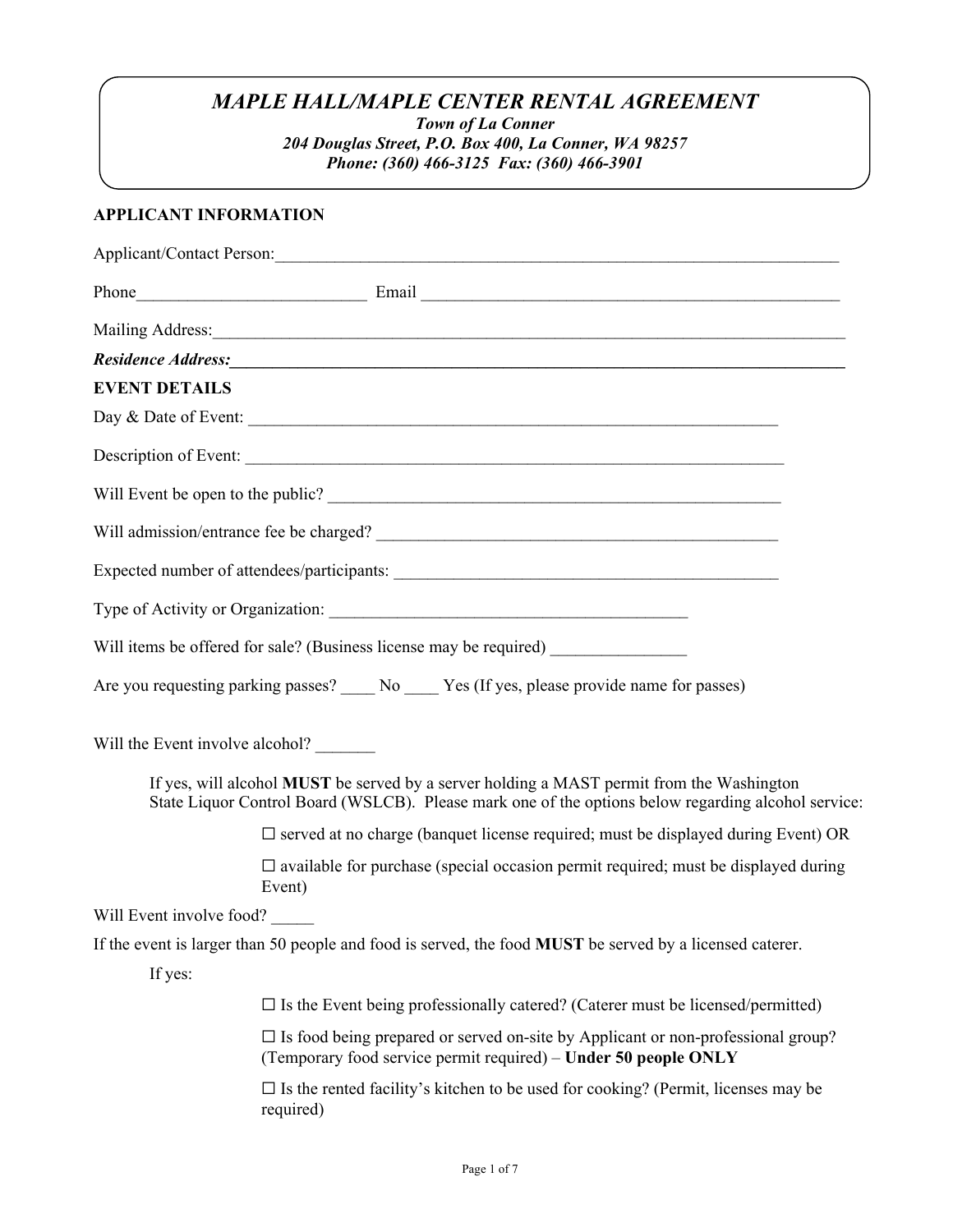#### **RENTAL RATES: NOTE: Fireside Room Cannot Be Used**

 **First Floor Only (Lower Maple Center, Maple Hall, Kitchen, Stage):** 

 **Friday, Saturday, or Sunday: \_\_\_\_\_ \$750/day**  **Mon, Tues, Weds, or Thurs: \_\_\_\_\_ \$250/day**

**Entire Facility (Upper & Lower Maple Center, Maple Hall, Kitchen, Stage, Balcony):** 

 **Friday, Saturday, or Sunday: \_\_\_\_\_ \$1,000/day Mon, Tues, Weds, or Thurs:** \$350/day

 **Upper or Lower Conference Room Only: Mon-Thurs only:** \$25/day

**\*Cleaning/Damage Deposit: \_\_\_\_ \$500** 

**\* Additional Alcohol Deposit: \_\_\_\_ \$500** 

 **\*Nonprofit corporations are extended a 35% discount off the base rental rates. Such groups are asked provide their nonprofit designation letter from the IRS at the time of reserving the facility.** 

*\*Deposit must be paid by cash or check only* 

 *You may request use of Maple Hall/Center for set-up or storage of decorations the day prior to your event, providing the following conditions are met: 1) your request is made within 72 hours of your event 2) the facility must not be rented to another customer the day before the event, and 3) payment of a \$100 set-up fee is paid prior to the event.* 

**TOTAL RENTAL FEES DUE:\_\_\_\_\_\_\_\_\_\_\_\_\_\_\_\_\_\_ TOTAL DEPOSIT DUE:\_\_\_\_\_\_\_\_\_\_\_\_\_\_\_\_\_**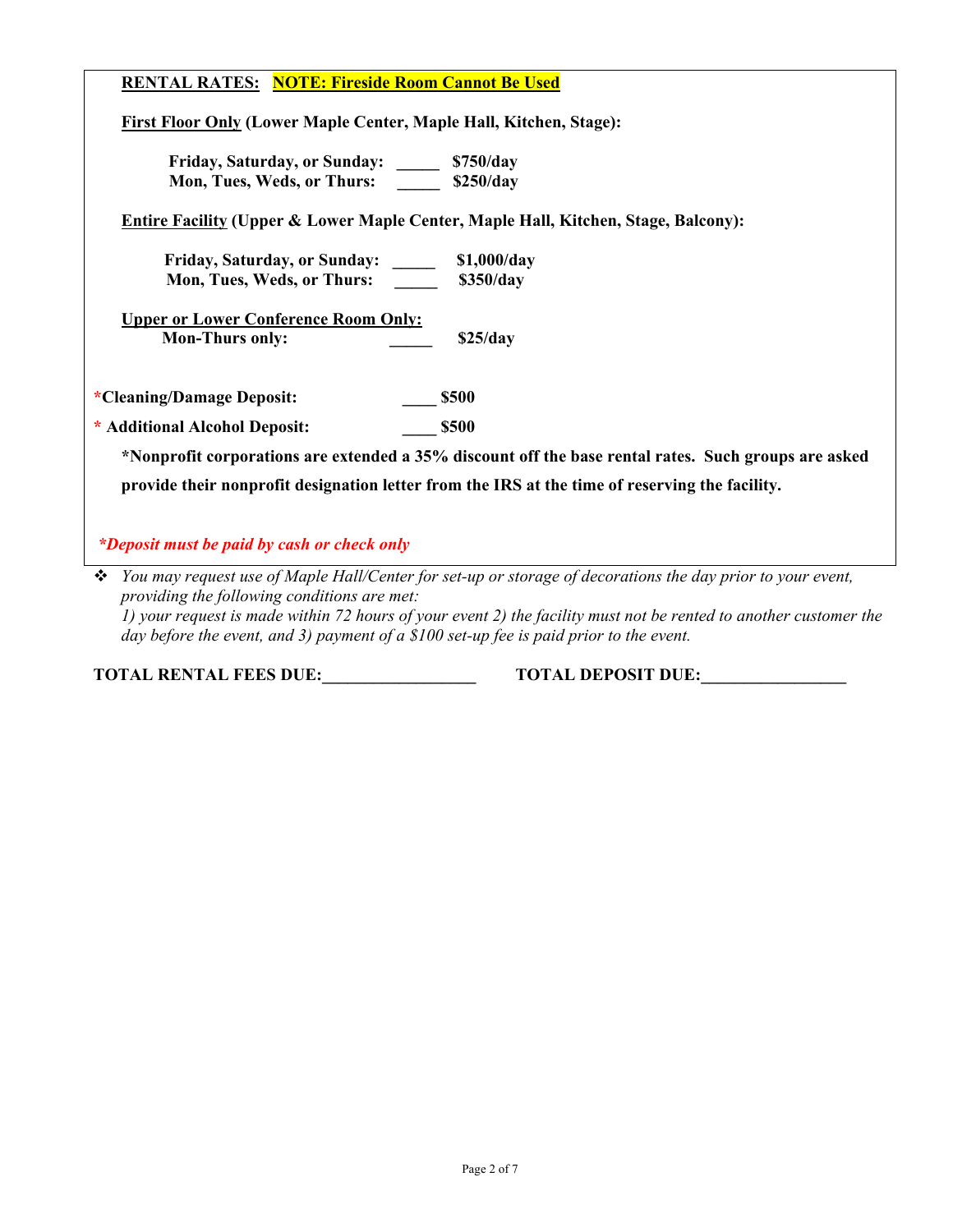# **Maple Hall Policies**

#### **SECTION A—General Policy Covering the Use of the Facilities.**

Use of Maple Hall is subject to the rules promulgated by the Town.

- 1. The parties to this agreement are the Town of La Conner, hereinafter referred to as the Town; and the person contracting to use the Town facilities, hereinafter referred to as the Licensee.
- 2. Before a Town facility may be used, the Maple Hall Facility Use Agreement must be completed and signed, and submitted to the Town. A single Facility Use Agreement should be made for a series of similar events. A separate agreement must be made for each event that varies from the series.
- 3. Maple Hall is primarily for governmental purposes. No other use shall be permitted to interfere with the primary purpose for which the facility is intended. Maple Hall shall not be made available for any use which might result in any undue damage or wear. The Town reserves the right to reject any application for use of Town facilities.
- 4. Every possible opportunity will be provided for the use of Town facilities by citizens of the Town, provided that the purpose of the event is in harmony with public interest and welfare, subject to the laws of the state of Washington and local rules and regulations prescribed by the Mayor and/or Town Council. Any use to the contrary shall be grounds for immediate cancellation of this agreement.
- 5. Use Agreement shall not be entered into for any use that, in the judgment of the Town, may be in any way prejudicial to the best interest of the Town.

#### **SECTION B—Licensee's Responsibility**

- 1. The Licensee shall accept responsibility for any damage done to the Town's Property. Completion of the Maple Hall Facility Use Agreement shall constitute acceptance by the Licensee of the responsibilities stated herein and willingness to comply with all rules and regulations regarding the use of Town facilities as prescribed by the Town. If the use of the facility is not as represented on the Maple Hall Facility Use Agreement form, an additional charge may be made.
- 2. The Licensee will be the responsible party in case of damage, theft or disturbances during the event. The town reserves the right to collect costs from the Licensee for repairs, replacement or damages. Such charges will be deducted from the damage deposit. Damages exceeding the amount of the deposit are the lessee's responsibility. In the event of property damage, the Licensee shall accept and pay the Town's estimate of the amount of damage.
- 3. Licensee is responsible for the safety and security of all minors participating in Licensee's use of Maple Hall. Licensee shall closely supervise all minors and establish appropriate security procedures to ensure the safety and security of all minors. *Children under the age of 12 are not to be left unattended in the balcony*. No food or drink is permitted in the balcony area.
- 4. The Town will provide event passes at the Town's nearby lot. Parking is on a first-come, first-served basis and spaces cannot be guaranteed. The parking area is not patrolled by security personnel; guests are advised not to leave valuables unattended in their vehicles. Additional overflow parking is located nearby and maybe available for the event. The graveled area in front of Maple Hall and may not be blocked.
- 5. The Licensee may occupy the facility from 6:00 a.m. on the first day of the event until 12:00 midnight the last day of the event. All cleaning must be completed prior to 12:00 midnight, provided that for New Year's Eve events all cleaning must be completed by 2:00 a.m. Failure to vacate the premises by the deadline shall result in the assessment of an additional day's rental fees.
- 6. *All decorations, garbage, food and beverages must be removed from the premises immediately following the event.* The Licensee is responsible for ensuring that all entrances are secured and locked when leaving the building at the conclusion of the event. All lights in the facility must be turned off upon leaving.

#### **SECTION C—Restrictions**

1. No decorations or the application of materials to walls, ceilings, or floors shall be permitted which will mar, deface, or injure these surfaces. The Licensee is required to arrange for the disposal of decorations,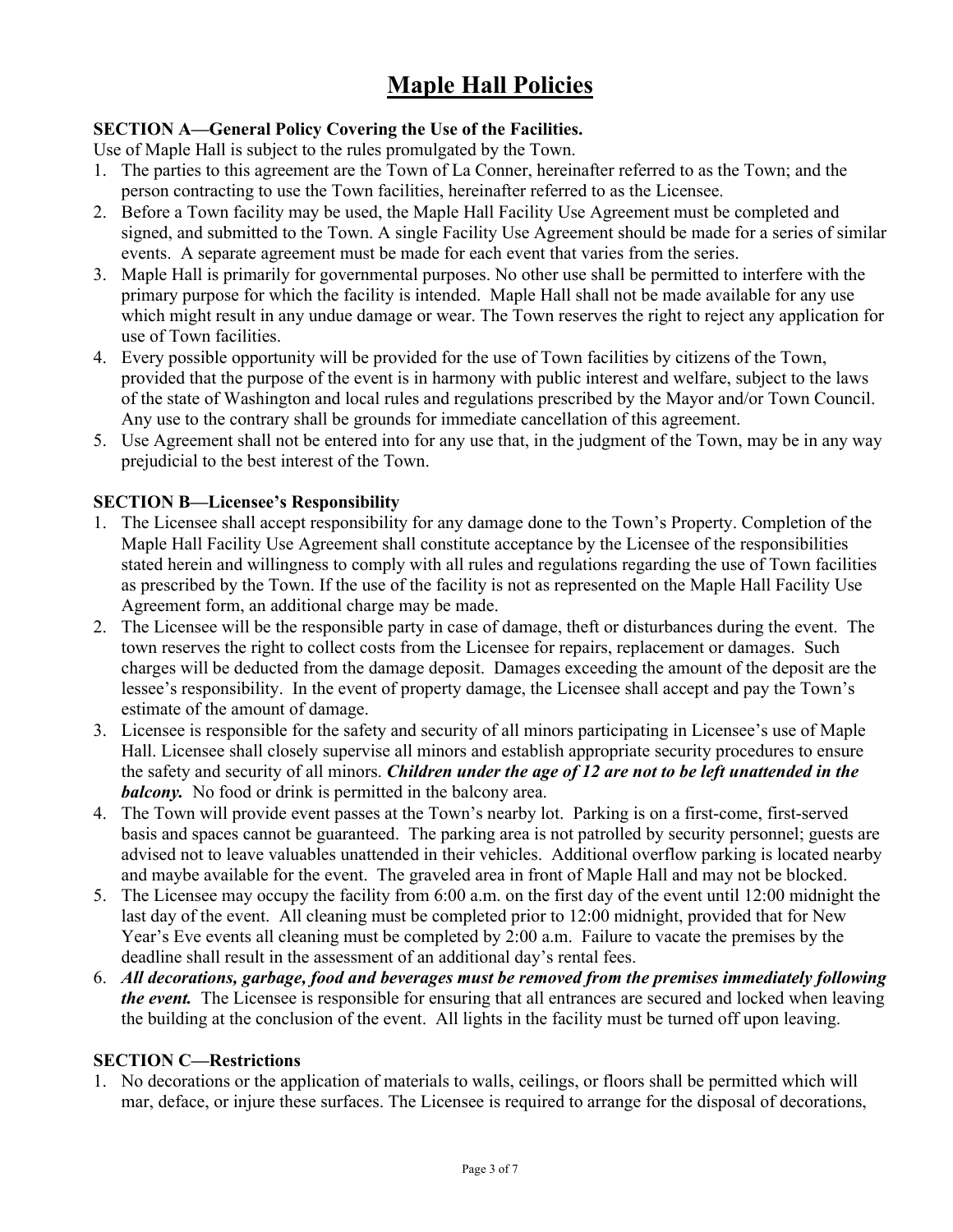materials, equipment, furnishings, or rubbish left after the use of Town facilities; otherwise, they will be billed for any expense involved.

- 2. Banners may not be affixed to the facility or suspended to any surfaces in Maple Hall without prior review and approval. Hanging banners inside the facility is prohibited.
- 3. The following decor items are permitted:
	- a. Latex (not helium inflated) balloons are allowed.
	- b. Bridal bubbles can only be used outside only.
	- c. Low-voltage electric candles.
	- d. Centerpiece Materials: including flowers, feathers, picture frames, chargers, bottles, etc.
	- e. Specialty Linen
- 4. The following décor items are prohibited:
	- a. Helium-filled balloons
	- b. Foggers
	- c. Fire/candles or open flame. Battery operated candles are allowed.
	- d. Glitter, Confetti, rice, birdseed, flower petals
	- e. Pop-up Tents/Free standing structures with ceilings
	- f. Dirt
	- g. Hay
	- h. Chalk
- 5. Decorations may be taped to walls and windows *using masking tape only DO NOT use nails, hooks, tacks, staples or glue*. All decorating must occur during the contracted event time, including delivery and removal.
- 6. The use of candles, fog/smoke machines or any other open flames is strictly prohibited anywhere inside or outside the facility.
- 7. Throwing rice, birdseed, rose petals, or confetti inside or outside the facility is not permitted.
- 8. To the fullest extent permitted by law, the Town prohibits the use of drugs, or other controlled substance. Smoking, vaping, and use of cannabis is not allowed in Maple Hall, or within 25 feet of the entrance.
- 9. Unmanned aircraft systems ("UAS"), unmanned aircraft ("UA"), remotely operated aircraft ("ROA"), unmanned aerial vehicles ("UAVs"), and other similar devices, including Radio-Operated Blimps, are not permitted inside Maple Hall.
- 10. It is the responsibility of the Licensee to pick up the key to Maple Hall during regular office hours, Monday-Friday 9:00 a.m. to 4:00 p.m., except holidays. Keys must be returned at the end of the event. A \$150 charge for each key not returned by the expiration of the license agreement will be added to the final invoice.
- 11. Town-owned equipment shall not be removed from Maple Hall.
- 12. The heat controls are pre-set at 68 degrees. If the temperature needs to be adjusted, please contact Town Hall on weekdays for instructions.

### **SECTION D — Food and Alcohol**

- 1. For groups larger than 50 all food and beverage service must be provided by a caterer. An exception is made for dessert only functions. All caterers must have a current health certificate, business license, commercial general liability insurance and liquor liability insurance (if serving alcohol). All wait staff must have a current food handling permit from the health department.
- 2. The Town of La Conner adheres to state and local health guidelines which dictate that food items may not be taken off the premises. Accordingly, all food and beverage prepared and provided by food service providers must be consumed during the specific event and may not be taken off property.
- 3. The Washington State Liquor Control Board (WSLCB) regulates alcoholic beverages and service. The guest or caterer is responsible for securing appropriate permits.
- 4. All alcoholic beverages must be served by a server holding a MAST permit from the WSLCB.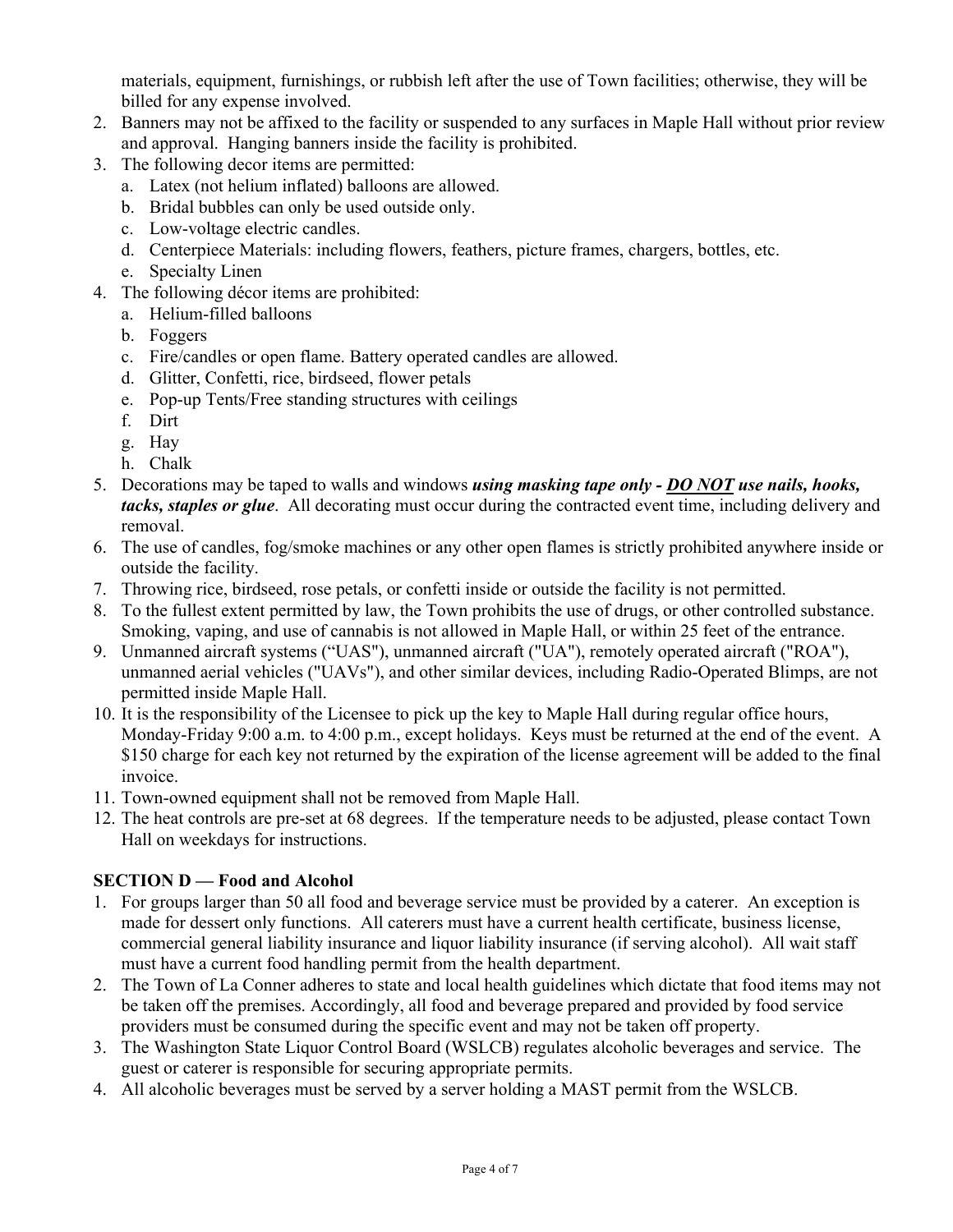- 5. **Alcohol service for all events must end no later than 10:00 p.m.**, except that alcohol service for New Year's Eve events must terminate no later than 12:30 a.m. Failure to end alcohol service as set forth above shall result in forfeiture of the alcohol deposit.
- 6. No outside alcohol is permitted inside the building. Security staff may stop an event if outside alcohol is confiscated.
- 7. The Licensee expressly assumes legal responsibility for any person's consumption of alcohol, inclusive of all potential consequences thereof.

#### **SECTION E — CLEANING**

Immediately following the event, the facility must be returned to its pre-rental condition.

- Cleaning supplies are in the two closets in the kitchen. The key labeled Maple Hall opens the closets.
- Tables and chairs shall be put away according to the instructions on the wall.
- Floors shall be vacuumed and/or swept and mopped (*DO NOT MOP THE HARDWOOD FLOOR*).
- Bathrooms shall be cleaned and refuse emptied.
- The kitchen shall be left in its original condition. The stove must be cleaned, counters wiped, sinks cleaned, floor swept and mopped. Check that all food waste has been cleaned out of the dishwasher, refrigerator and freezer.
- Check balcony for refuse, vacuum.
- Check window sills for spillage and clean as required.
- Clean finger prints from windows.
- All garbage is to be removed from the premises; otherwise, a \$75.00 fee will be charged.
- All items brought into the facility are to be removed by the end of the rental time period.

#### **SECTION F — Non-assignment and Cancellation**

- 1. This Maple Hall Facility Use Agreement shall be non-assignable.
- 2. The Town reserves the right to cancel this agreement if payment is not received from the Licensee within 60 days of the scheduled event.

#### **SECTION G — Security Personnel Required**

- 1. Any event with alcohol and/or dancing will be required to complete a Security Checklist, which must be approved by Town staff and law enforcement prior to the event.
- 2. The Town reserves the right to require a security officer(s) to be present at any event at which alcohol will be served, at the expense of the Licensee.

#### **SECTION H — Insurance**

- 1. Events taking place in the Auditorium, or entire Maple Hall facility require event insurance. Rentals of the conference room (s) do not require event insurance. Event insurance must take the following form: General Liability insurance in the minimum amount of \$1,000,000 per occurrence for events scheduled at the Maple Hall.
- 2. The General Liability Insurance must name the Town of La Conner as an additional insured using ISO form CG 20 11 or coverage at least as broad. If alcohol will be available for consumption, Applicant/Organization shall procure and maintain for the duration of the agreement Liquor Liability insurance in the amount of \$1,000,000 each occurrence. The Town of La Conner is to be named as an additional insured on Liquor Liability insurance. Host liquor liability coverage may be substituted when alcohol is consumed and not sold on premises with the prior written approval of the Town of La Conner.
- 3. Insurance may be available through the Tenant User Liability Insurance Program (TULIP), accessed by link from the Washington Cities Insurance Authority (WCIA) website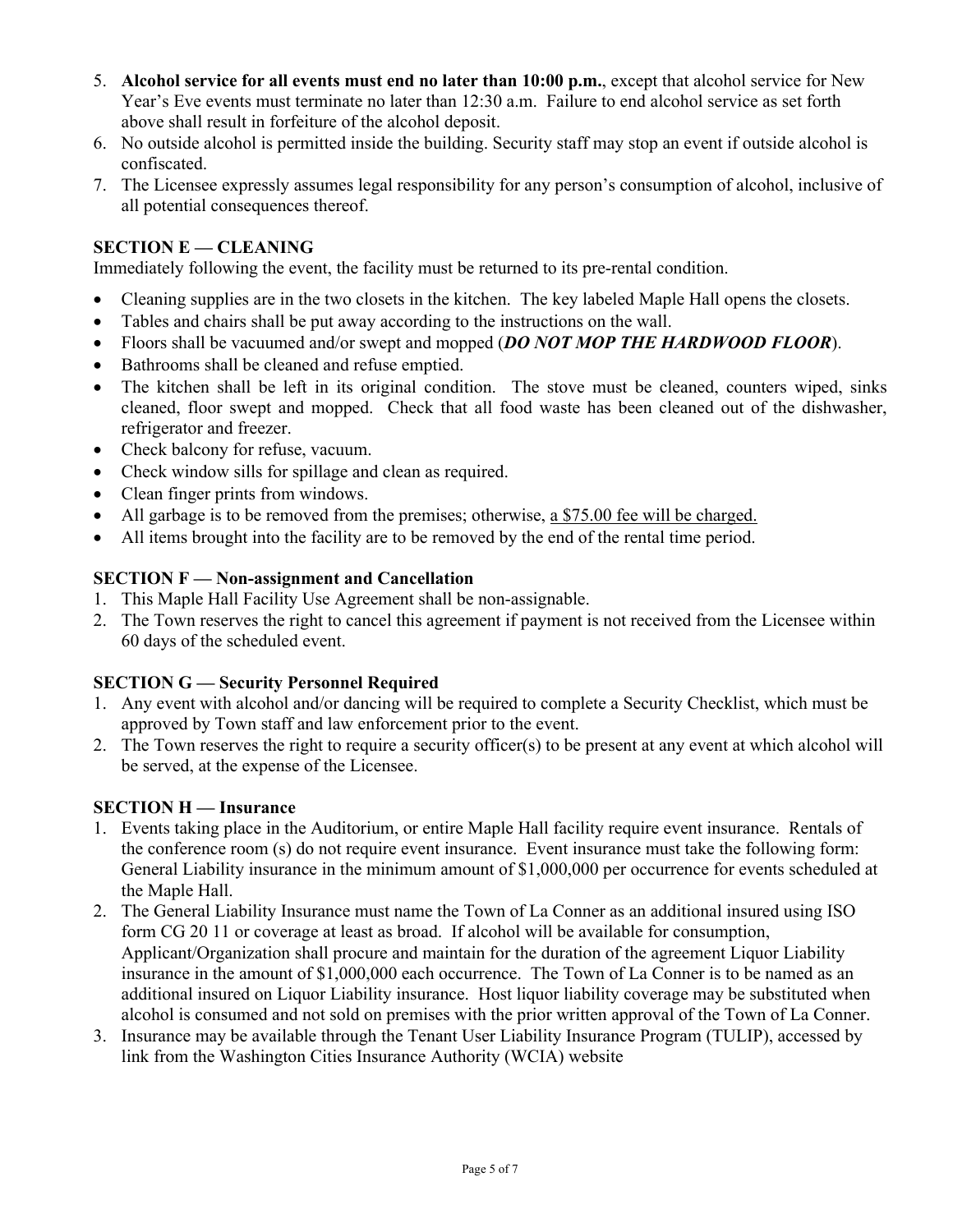#### **SECTION I** — Use Fees and deposits

- 1. The rental fee shall be paid by cash or check. Cancellations within 60 days of the event will result in forfeiture of 50% of the rental fee. Cancellations within 30 days of the event will result in forfeiture of the full rental fee.
- 2. A cleaning/damage deposit shall be \$500.00. If alcohol is served at the event, an **additional** \$500.00 deposit is required. Damage deposits are due 60 days prior to the scheduled event, and must be paid by cash or check only. Damage deposits will be returned within 30 days following the event, provided that the facility and/or equipment was left in satisfactory condition and all keys have been returned. Any cleaning that is required after the event will be billed at the present hourly fee and deducted from the deposit.
- 3. Additional charges may be added to include supervision and/or security staff, above-normal or overtime custodial help when required, hauling or handling equipment, use of projectors or other equipment, equipment operators, repairs or damage, or other costs as determined by the Town. Such services will be paid by the Licensee at the currently established rate, including overtime.
- 4. All charges shall be paid to the Town Clerk and made payable to the Town of La Conner. All facility and service charges shall be paid in advance. Additional charges for damages shall be billed directly to the Licensee. Town employees are paid directly by the Town.
- 5. *If Licensee fails to pay any fees or monies due, then Licensee agrees to pay all costs, fees and attorney fees associated with collection of those debts. The Town of La Conner is not responsible for lost or stolen property.*

#### **SECTION J**—Audio visual equipment and amplified sound

- 1. The Auditorium is connected to the built-in sound system and include one (1) complimentary wireless microphone with the event room or combined rooms.
- 2. All cords must be secured with gaffer's tape.
- 3. All music must not exceed a maximum volume of 98db within the room. Amplified music volumes must be approved in advance by the Town.
- 4. **All amplified sound must be turned off by 10:00 p.m.**, except that amplified sound for New Year's Eve events must be turned off by 12:30 a.m. *Any violation may result in forfeiture of the deposit.*

#### **SECTION K —Release of Claims/Holds Harmless**

- 1. The Licensee agrees that, in consideration of the permission granted to the Licensee and the minimal fee charged by the Town for the use of its facilities, to the fullest extent permitted by law the Licensee hereby and forever releases the Town and its agents, employees or officers from all debts, claims, demands, damages, actions and causes of action whatsoever, which they may have or may hereafter have, as a result of their use of said facility.
- 2. The Licensee further agrees, to the fullest extent permitted by law, to protect, indemnify, and hold harmless the District, Town, and its agents, employees and officers from any claims, demands, actions, damages, or causes of action directly or indirectly arising out of the use of the facilities or premises contemplated by this application.
- 3. *The Town of La Conner will not be held responsible for any lost, stolen, damaged, or items left in the facility after the event*

**I HAVE READ THE ABOVE AGREEMENT IN ITS ENTIRETY AND BY SIGNING BELOW CONFIRM MY UNDERSTANDING OF THE POLICIES, PROCEDURES, AND RULES AND REGULATIONS REQUIRED FOR FACILITY RENTAL.** 

**SIGNATURE\_\_\_\_\_\_\_\_\_\_\_\_\_\_\_\_\_\_\_\_\_\_\_\_\_\_\_\_\_\_\_\_\_\_\_\_\_ DATE\_\_\_\_\_\_\_\_\_\_\_\_\_\_\_\_\_\_\_\_\_**